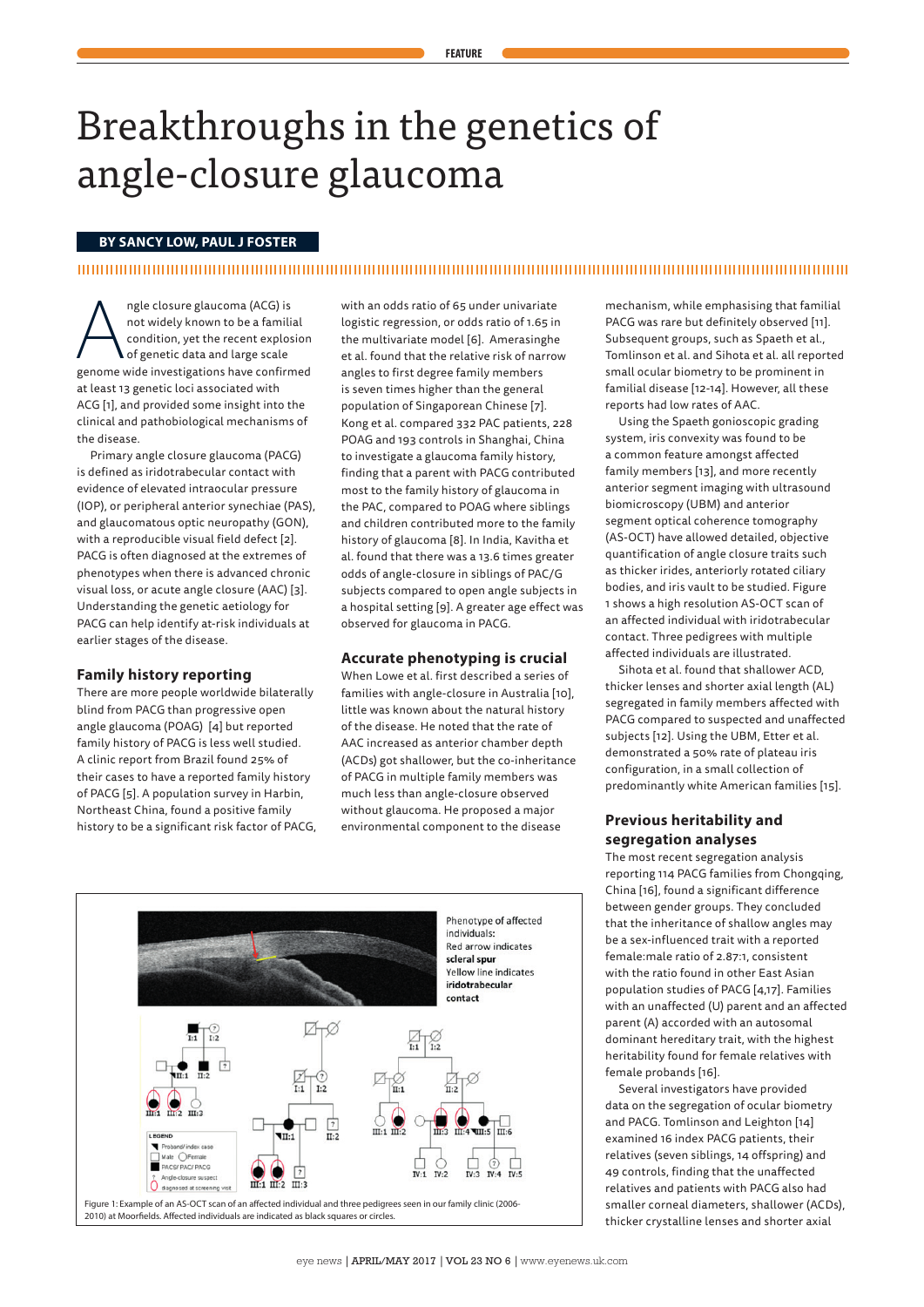lengths compared to age-matched controls. However, those affected with PACG had more anteriorly positioned lenses, which were not observed in unaffected siblings and offspring. This finding was also observed by Rosengren [18] and Philips and Storey [19]. Törnquist from Sweden [20] found that eyes with PACG had ACDs of 1.0mm less than normal eyes, or two-thirds of the normal depth at corresponding ages.

Twin studies are often the starting point of dissecting genetic conditions, but there are no reported twin studies in PACG. A curious case report of two elderly identical twins who were in a heated argument and fist fight and both went into AAC together demonstrates that stress and other physiological triggers can influence disease presentation [21]. Hypermetropic refractive error is associated with angle-closure, but its contribution to PACG is likely to be incorporated with the heritability of ACD and AL [22-24].

## **Genetic linkage and candidate gene studies**

Once a clear phenotype is identified, such as AAC or PACG, genetic studies can be performed. Aung et al. reported genetic linkage in two large Chinese families, examining the sharing of phenotypic and genetic factors, more statistically found together in affected individuals than unaffected ones [25]. To date, this method of genetic linkage has not identified any causative genes for PACG. However, in more extreme forms of the disease, two genes, membrane frizzled related protein (*MFRP*, associated with retinitis pigmentosa) [26,27] and protease, serine 56 (*PRSS56*) [28] have been identified to be causative for autosomal recessive microphthalmia / nanophthalmia. Both genes were identified using linkage analysis.

Aung et al. also examined 108 patients with PACG (49 with AAC and 59 chronic cases) for *MFRP* and *CHX10* mutations [29]. *CHX10* is a homeobox-containing transcription factor critical for progenitor cell proliferation and bipolar cell determination in the developing retina. One potential disease causing variant, *G243D* was observed in *CHX10* in a patient with acute PACG who also had a *MFRP* R257H mutation. The clinical characteristics of the patient involved: an 82-year-old patient diagnosed at 75y with bilateral cup to disc ratio (CDR) of 0.8 and 360° of PAS and biometry of 21.05mm for AL and 2.09mm for ACD. This patient also carried an R46X polymorphism in the myocilin gene (*MYOC*) [30]. *MYOC* is an autosomal dominant genetic cause of POAG. The G243D mutation in *CHX10* may be pathogenic as it was not found in 400 normal controls, but it was not possible to show segregation of the G243D mutation in the subject's family members [29]. This was an example where sequence changes in three / multiple genes may each be contributing to

the disease in an individual patient with late onset symptomatic PACG.

#### **Genome wide association studies**

PACG is clearly a complex disease with multifactorial inheritance, so it is no surprise that more success has been achieved with genome-wide association studies (GWAS). Using this methodology in 2012, three single-nucleotide polymorphisms (SNPs), rs11024102 in *PLEKHA7*, rs3753841 in *COL11A1* (a connective tissue gene) and rs1015213 between *PCMTD1* and *ST18* were found to be associated with AAC/PACG [3]. Day et al. compared these three SNPs for association to ACD, AL and corneal keratometry using an additive genetic model for each allele in the EPIC-eyes cohort. The presence of one A allele for rs1015213 was associated with a 0.07mm shallowing of ACD compared to wild type homozygotes after adjusting for the effects of age and sex [31]. The other two SNPs were not associated with the biometric characteristics tested. Little is known about the function of *PCMTD1* or *ST18*, the latter encodes for suppression of tumorigenecity 18 which is thought to modulate inflammation and apoptosis in fibroblasts [32] and has been reported as a breast cancer tumour suppressor gene [33].

The only GWAS study of ACD to date was reported by Vithana et al. where three well-characterised population based studies: Singapore Malay Eye Study (SiMES), Singapore Indian Eye Study (SINDI) and Beijing Eye Study (BES) with a total of 5308 participants were analysed. Two strongly associated intragenic SNPs on chromosome 3q27.1 were identified [34]. The gene of interest, *ABCC*5 (rs1401999) was widely expressed and regulates cGMP levels in its role as an organic anion pump. They were able to replicate the finding in a further cohort of Chinese subjects but not in Caucasians. This SNP was only marginally associated with PACG in a group of patients. Interestingly, this gene was not found to be replicated in the meta-analysis paper presented by Rong et al. in 2016 [1]. Nongpiur et al. hypothesise that the *ABCC* family of genes may be involved in glaucoma as *ABCC4* has previously been found in the trabecular meshwork of a rabbit model with pigmentary glaucoma [34]. Perhaps overlapping anterior segment phenotypes will begin to unravel as more glaucoma genetic studies take place.

The most recent GWAS publication in PACG reported five further SNPS in *EPDR1*, *CHAT*, *GLIS3*, *FERMT2*, *DPM2-FAM10A* genes [35], and confirmed the original three loci (*PLEKHA7*, *COL11A1* and *PCTMD1-ST18*) in the 2012 Vithana paper [3] to be associated with AAC and PACG.

#### **Discussion**

The strongest association signal to date is *PLEKHA7*. This cell-cell signaling gene lies close to the NNO1 locus linked to extreme nanophthalmos where axial lengths of less than 19mm and refractive errors of more than +7DS were observed [36]. The GWAS could not demonstrate an effect of *PLEKHA7* on axial biometry or nanophthalmos. However, it does suggest that physiological mechanisms that maintain homeostasis in epithelial and endothelial tissues can alter the susceptibility to AAC and PACG, i.e. more advanced stages of the disease.

In GWAS studies, often the only SNPs that are reported are ones that have reached genome-wide statistical significance set at a threshold of P<5 x 10-8. In the 2012 Vithana paper [36], the fourth most significant locus was thioredoxin reductase 2 (*TXNRD2*), a gene involved in oxidative stress. Tissue expression studies and the relationship between this gene and its potential contribution to AAC or glaucoma have not yet been studied. The enzyme thioredoxin reductase (TR) is a dimeric NADPH-dependent FAD containing enzyme that catalyses the reduction of the active site of disulphide of thioredoxin and other substrates. It is a member of a family of pyridine nucleotide-disulphide oxidoreductases and a key enzyme in the regulation of the intracellular redox environment both in the cytosol and mitochondria [3]. This gene partially overlaps with the *COMT* gene on chromosome 22. The *COMT* gene encodes for catechol-Omethyltransferase (*COMT*) which catalyses the transfer of a methyl group from S-adenosylmethionine to catecholamines, including the neurotransmitters dopamine, epinephrine and norepinephrine. Oestrogens such as 17β-oestradiol, catabolised in hydroxylation reactions, are inactivated by methylation, a process catalysed by *COMT* [38]. This pathway is important in oestradiol metabolism. There is increasing evidence that the inheritance of particular variants in these oestrogen-metabolising genes can modulate the risk of hormone dependent disorders such as prostate, ovarian, lung and breast cancer [38]. Given the female preponderance to ACG, this area of work to understand the molecular genetic and biochemical mechanisms underlying PACG could lead to breakthroughs in our scientific understanding and delivery of novel therapies.

## **Conclusion**

There is emerging research in the genetics of ACG and keen phenotyping (skilled clinicians) in partnership with molecular biologists and statisticians can bridge the gaps in our knowledge of the disease. Figure 2 simplifies the phenotypes that have been discussed in this article. Even without genetic data, ophthalmic practitioners can recommend screening of family members, and proactively teach and learn gonioscopy, as accurate elucidation of clinical signs and appropriate management is essential for the diagnosis and prognosis of patients with AAC and PACG.